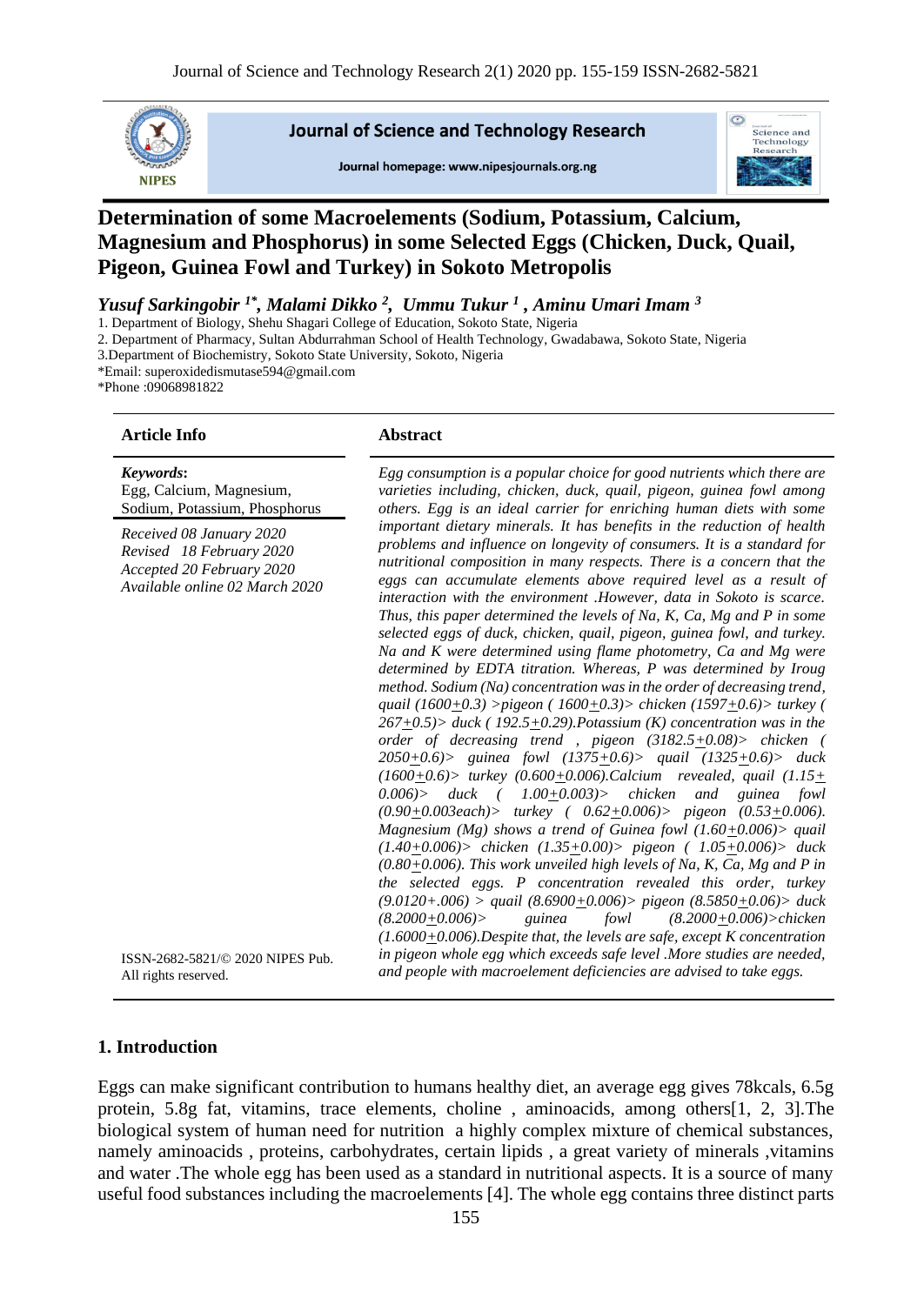: egg shell, white and yolk , containing varied levels of nutrients. That is why egg from several sources like chicken, duck, pigeon, guinea fowl, goose, quail, etc is utilized as food supplement to tap for nutrients even by the poor people [4,5].

Elements in both free and unfree state and a variety of chemical components are compositions of cells and tissues in humans. They are building blocks and most important to catalysts for several biochemical reactions. They are indispensable participants in the processes of growth, development, metabolism, adaptation and changing environment. Invariably, physiological and anatomical role of elements is perfectly played only if there is optimum concentration [6]. Low or high concentration can pose a problem to the body. Macroelements, for example Na, K, Ca, Mg, P are the ones whose concentrations in the body exceeds 0.01% .The absolute body composition of these elements in an average human is between a few grams to fourty kilograms due to their leading role in function of tissues ,organs , and the physiology of whole [7].

Different variety of eggs are consumed by people for various reasons, including therapeutic purposes. There is also a concern of possible accumulation of elements from the environmental pollution. The data revealing the elemental composition of our local diets including eggs is scarce in Nigeria, let alone in Sokoto State [5,8,9,] . Thus, this paper investigated the macroelements (Na, K, Ca, Mg and P) among eggs of (pigeon, duck, quail, chicken, guinea fowl) birds in Sokoto Metropolis, Sokoto State, Nigeria.

# **2. Methodology**

# **2.1 Sample collection and preparation**

The various eggs of chicken, duck, guinea fowl, pigeon, and quail were bought from Sokoto central market and Gwadabawa local government area, Sokoto State, Nigeria. The yolk, white and whole egg components were separated in clearly labelled containers according to methods reported by Friday *et al* [4]. Then each sample was ashed according to method reported by Bello and Abdu (2011) [10].

# **2.2 Elemental determination**

Na and K were determined using flame photometry according to Uriyo and Singh (1974) [11]. Ca and Mg were determined by EDTA titration as suggested by [12]. Whereas, P was determined by Iroug method as reported by Bello and Abdu (2011) [10].

## **2.3 Statsitical analysis**

Data was analyzed in SPSS at  $P \le 0.05$  statistically significant difference.

## **3. Results and Discussion**

Table 1 shoes the result of sodium and potassium concentrations in selected eggs.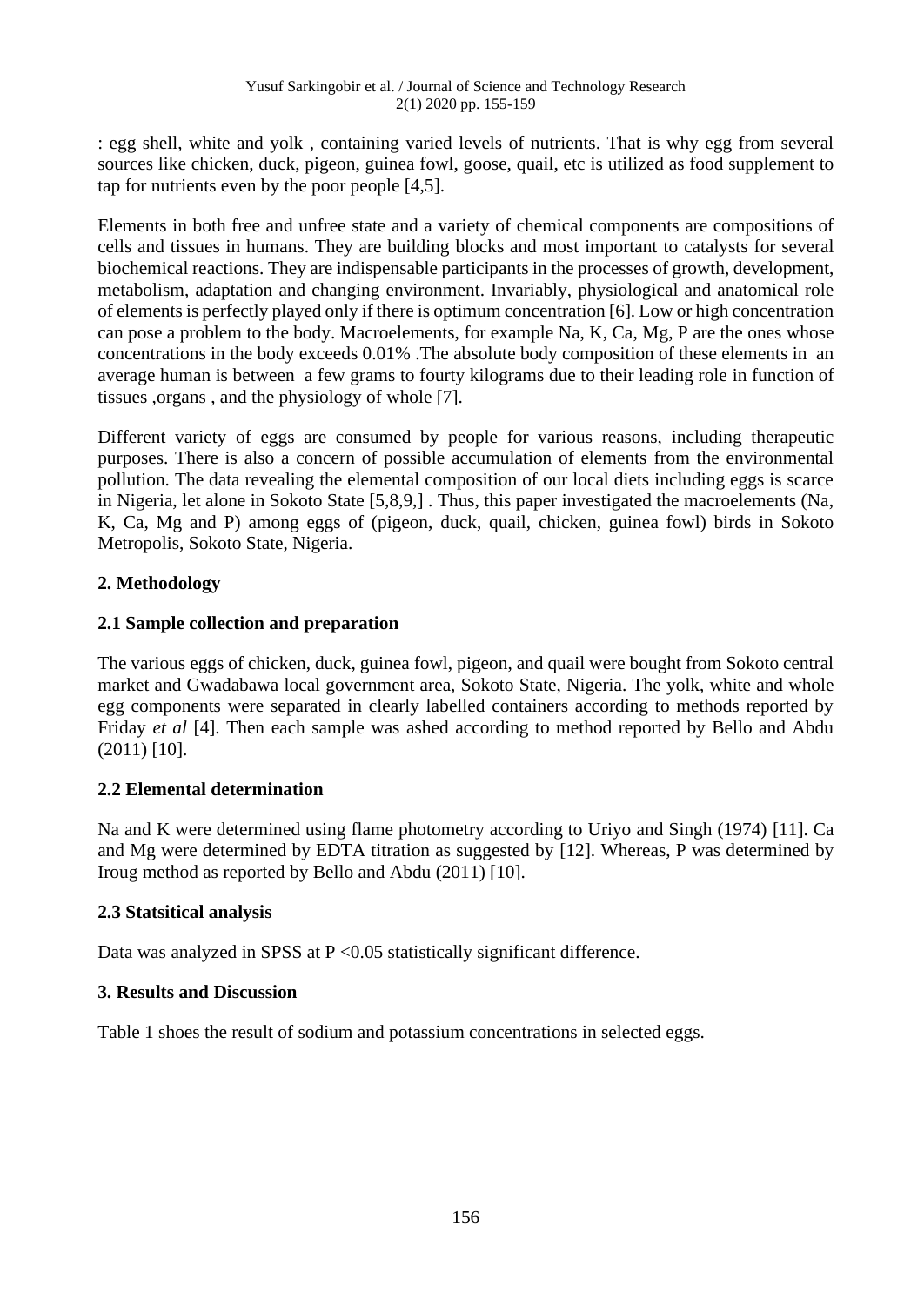| Mineral       | Na            |               |                | K             |               |                 |
|---------------|---------------|---------------|----------------|---------------|---------------|-----------------|
| element(mg/l) |               |               |                |               |               |                 |
| Egg component | $1.52+0.6$    | Yolk          | Whole egg      | White         | Yolk          | Whole egg       |
| Chicken       | $1.525 + 0.6$ | $2.50+0.3$    | $1597+0.6$     | $1.500+0.6$   | $550+0.3$     | $2050+0.6$      |
| Guinea fowl   | $500+0.6$     | $12.0 + 0.6$  | $620.0+0.6$    | $750.0 + 0.6$ | $625+0.6$     | $1375+0.6$      |
| Quail         | $220+0.08$    | $87.5 + 0.6$  | $3075.0 + 0.6$ | $825.0 + 0.6$ | $50.0 + 08$   | $1325+0.6$      |
| Pigeon        | 117+0.08      | $42.5 + 0.3$  | $1600+0.3$     | $2350+0.6$    | $832+0.08$    | $3182.5 + 0.08$ |
| Turkey        | $130+0.3$     | $137.0 + 0.3$ | $267.0 + 0.5$  | $1282+0.14$   | $265.6 + 0.5$ | $0.600 + 0.006$ |
| Duck          | $132+0.29$    | $600+1.16$    | $192.5+0.29$   | $1075 + 0.6$  | $525+1.2$     | $1600+0.6$      |

Table 1: Result of sodium and potassium concentrations in selected eggs in Sokoto Metropolis

Values are expressed as mean +standard deviation

Table 2: Result of calcium and magnesium concentrations in selected eggs in Sokoto Metropolis

| Mineral           | Ca              |                  |                | Mg              |                 |                |
|-------------------|-----------------|------------------|----------------|-----------------|-----------------|----------------|
| elements $(mg/l)$ |                 |                  |                |                 |                 |                |
| Egg component     | White           | Yolk             | Whole egg      | White           | Yolk            | Whole egg      |
| Chicken           | $0.550+0.006$   | $0.350 + 0.006$  | $0.90 + 0.006$ | $0.600 + 0.006$ | $0.700 + 0.006$ | $1.35 + 0.006$ |
| Guinea fowl       | $0.450 + 0.006$ | $0.450 + 0.006$  | $0.90 + 0.006$ | $4.300 + 0.006$ | $0.650+0.006$   | $1.60 + 0.006$ |
| Ouail             | $0.400 + 0.006$ | $0.750+0.006$    | $1.15 + 0.006$ | $0.800 + 0.006$ | $0.800 + 0.006$ | $1.40 + 0.006$ |
| Pigeon            | $0.315 + 0.009$ | $0.2153 + 0.006$ | $0.53+0.006$   | $0.365 + 0.006$ | $0.365 + 0.006$ | $1.05 + 0.006$ |
| Turkey            | $0.435 + 0.01$  | $0185 + 0.006$   | $0.62+0.006$   | $0.465 + 0.006$ | $0.785 + 0.006$ | $1.25 + 0.006$ |
| Duck              | $0.550+0.006$   | $0.450 + 0.006$  | $1.00+0.03$    | $0.450 + 0.006$ | $0.350 + 0.006$ | $0.80 + 0.006$ |

Values are expressed as mean +standard deviation

| Table 3: Result of phosphorus concentration in selected eggs in Sokoto Metropolis |  |  |  |
|-----------------------------------------------------------------------------------|--|--|--|
|                                                                                   |  |  |  |

| Mineral       | P               |                 |                  |  |  |  |
|---------------|-----------------|-----------------|------------------|--|--|--|
| element(mg/l) |                 |                 |                  |  |  |  |
| Egg component | White           | Yolk            | Whole egg        |  |  |  |
| Chicken       | $0.950 + 0.006$ | $0.650 + 0.006$ | $1.6000 + 0.006$ |  |  |  |
| Guinea fowl   | $4.320 + 0.006$ | $3.880 + 0.006$ | $8.2000 + 0.006$ |  |  |  |
| Ouail         | $4.320 + 0.006$ | $4.370 + 0.006$ | $8.6900 + 0.006$ |  |  |  |
| Pigeon        | $4.600 + 0.006$ | $3.980 + 0.006$ | $8.5850 + 0.006$ |  |  |  |
| Turkey        | $4.284 + 0.006$ | $4.728 + 0.006$ | $9.0120 + 0.006$ |  |  |  |
| Duck          | $3.705 + 0.006$ | $4.820 + 0.006$ | $8.5209 + 0.006$ |  |  |  |

Values are expressed as mean +standard deviation

Eggs are typical inexpensive high-quality sources of proteins, vitamins, and minerals required for healthy diet and life. Global consumption has tripled in the past 40years. This is happening amidst of a time when food insecurity is a brewing public health crisis especially in the poor regions of the world like Africa. A typical egg composed of shell, yolk and, white. Each of these contributes his own parcel of nutrients compositions. Invariably, egg is highly nutritious. One of the various nutrients in egg are the mineral elements (Na, K, Ca, Mg, and P), which are very vital in the functioning of biological system [3,13]. Being egg nutritious (contains vitamins A, D, E, K, 9 aminoacids, fatty acids, cholesterol, antioxidants, antibodies, elements, etc) global increase in demand of food security, numerous people use various avian eggs in their diets as nutritional supplements. Thus, there is need for awareness about different egg constituents' levels to ensure safety and to guide policy making, decision making and interventions; these could only be attained upon analyzing specific components of eggs [3,14]. That is why macroelements were determined in this study. Moreover, studies which analyzed mineral elements in eggs or local foods are scanty [15].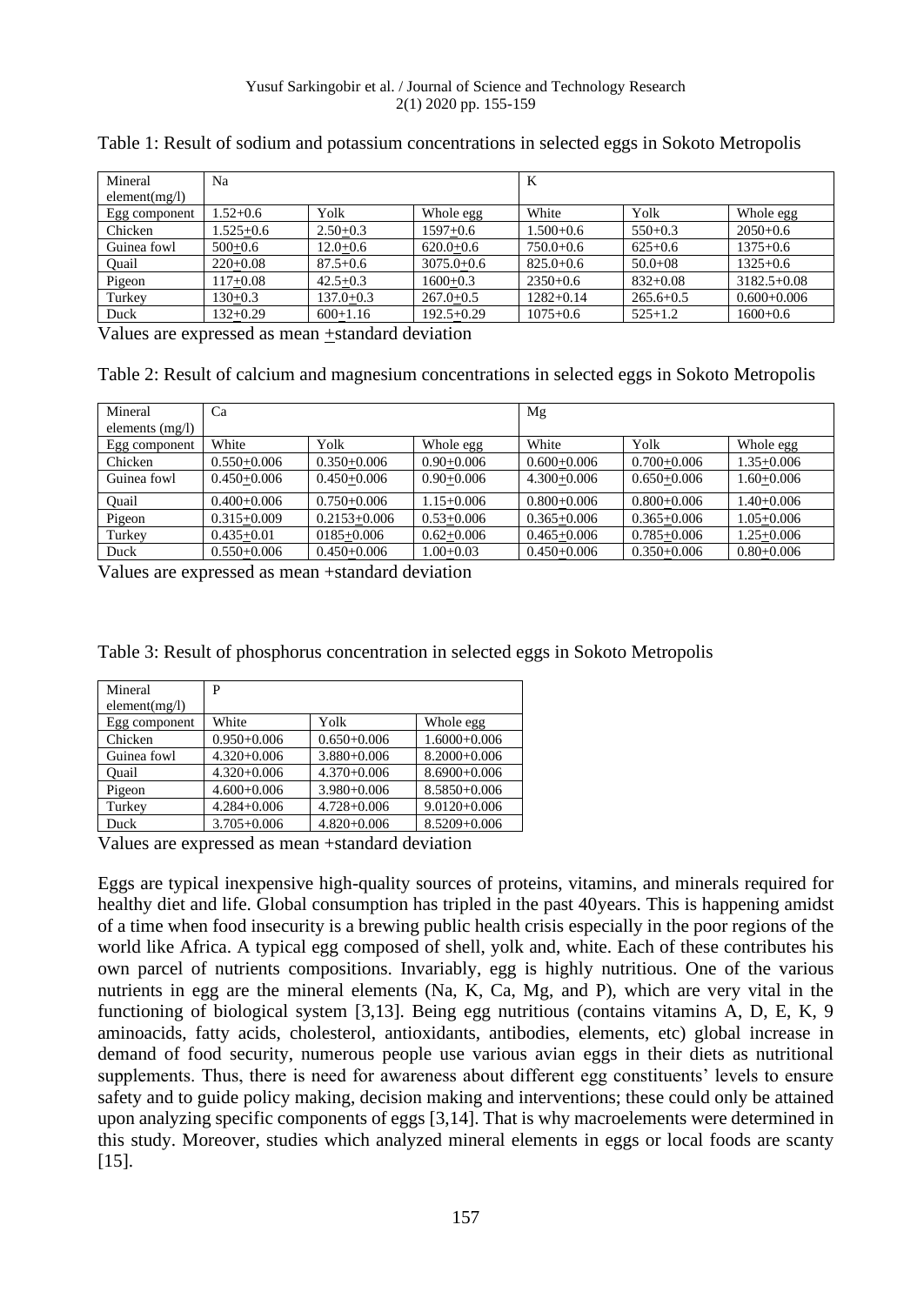The result of this study was shown in Tables 1, 2, and 3. Sodium (Na) concentration was in the order of decreasing trend ,quail (1600+0.3) >pigeon (1600+0.3)> chicken( 1597+0.6)> turkey ( 267+0.5)> duck ( 192.5+0.29).Potassium (K) concentration was in the order of decreasing trend , pigeon  $(3182.5+0.08)$  chicken ( 2050+0.6) guinea fowl  $(1375+0.6)$  quail  $(1325+0.6)$  duck  $(1600+0.6)$  turkey  $(0.600+0.006)$ .

Na and K are most abundant intracellular and extracellular cations known in the body. They are involved in the transmission of nerve impulses and regulations of osmotic pressure [16]. K is also needed for activation of many enzymes. Low K intake is associated with a risk of high blood pressure, arthritis, cancer, stroke, infertility and gastrointestinal disorders [15].

Calcium (Ca) concentration revealed, quail  $(1.15+0.006)$  duck  $(1.00+0.003)$  chicken and guinearfowl  $(0.90+0.003each)$  turkey  $(0.62+0.006)$  pigeon  $(0.53+0.006)$ . Sparingly soluble calcium compounds act as bearings in skeleton. Ca is essential in blood clotting, muscle contraction ,transmission, bone and tooth formation. Excess intake can cause soft tissue, constipation, kidney stones, hypocalcaemia, and prostate cancer [16,17,18]. Magnesium (Mg) concentration show a trend of guinea fowl (1.60+0.006)> quail (1.40+0.006)> chicken (1.35+0.00)> pigeon (1.05+0.006)> duck (0.80+0.006). Mg acts as cofactor of many enzymes (dieter, 2008).

P concentration show a trend of concentration in this order, turkey (9.0120+.006)>quail  $(8.6900+0.006)$  pigeon  $(8.5850+0.06)$  duck  $(8.2000+0.006)$  guinea fowl  $(8.2000+0.006)$  chicken  $(1.6000+0.006)$ . P has many uses in the body. It acts as buffer in plasma, it is used to detect pH, and it served in bone and tooth enamel. Phosphorus add phosphate group to many compounds and intermediates to prevent them from escaping membranes of cells or organelles. Phosphorylation is also essential in regulation and control of enzymes. P serve in phospholipids, DNA, and RNA. Pyrophosphates acts as best energy store in the body . Side effects of excess P intake includes malarbsoption of calcium, and skeletal porosity[7].

By comparing the six avian eggs, results show that some level of disparities exist in the concentration of Na, K, Ca, Mg and P. Disparity of elements among avian eggs was reported by many [2,4,8]. K is the highest element present in the examined whole eggs, then Na. This is perhaps because the duo are the most abundant extracellular and intracellular cations in humans [16]. The element following Na and K was the P, and this may not be unconnected with its vast role in the biological system. Mg and Ca were the least, but they still displayed significant concentrations. This may be because they are indispensable macromolecules in the body. Macromolecules are required in grams to kilograms by the body, thus all macroelements have to be significant. It is not unusual to see a food that gives high concentrations of macroelements. Moreover, it further unveils the socalled name of egg as a standard food and claims that egg contains many nutrients [19].

[9,17,18] reports, Recommended Dietary Allowances (RDA), Adequate Intake (AI), and Tolerable Upper Intake (UL) to guide the public on the levels of elements they need to take to avail public health. Thus we compared the findings of this study with the levels reported by[9,17,18] ; we found that, Ca, Mg, and P in all the analyzed whole eggs were below the RDA , AI, and UL levels at all age stages .They are probably not harmful .There is no data of RDA , AI, and UL ,pertaining Na and K ,but there is Dietary Goal for Preventing Lifestyle Disease (DG) .The results of Na and K were below DG except in K concentration from pigeon (3182+0.008 mg/l). This study recommends that people with macronutrients deficiencies should use egg to supplement their diets.